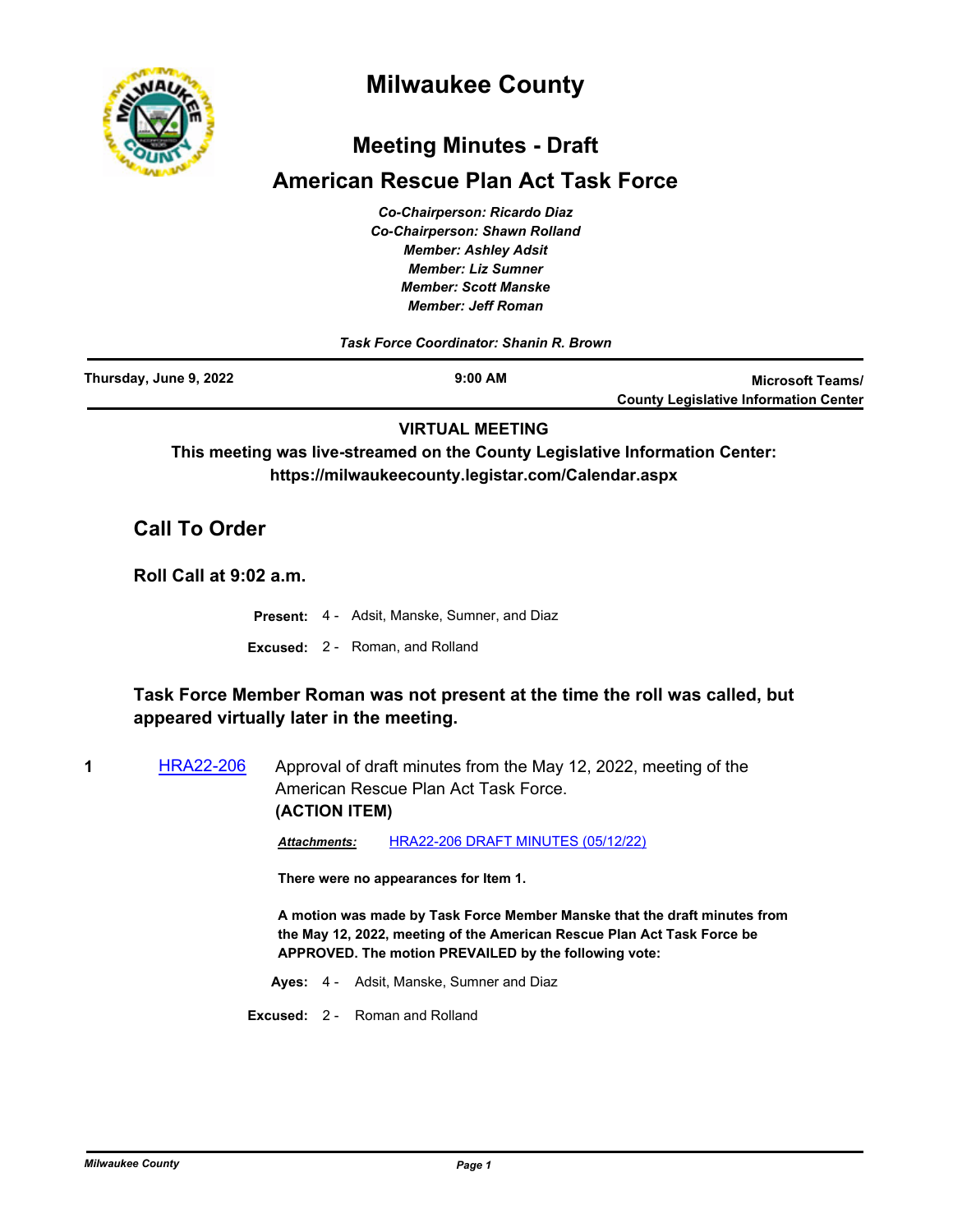| <b>HRA22-207</b> | Update on American Rescue Plan Act project pipeline and allocations. |
|------------------|----------------------------------------------------------------------|
|                  | (INFORMATION ONLY)                                                   |

[HRA22-207 REPORT](http://MilwaukeeCounty.legistar.com/gateway.aspx?M=F&ID=ba8bfece-bbee-49ed-8a6d-c4638773b796.pdf) *Attachments:*

[HRA22-207 ARPA Task Force June Presentation](http://MilwaukeeCounty.legistar.com/gateway.aspx?M=F&ID=d06258a4-aa1f-4ba3-8eea-1eef7d32cf93.pdf)

[HRA22-207 Appendix A - Community Support Service Area Project](http://MilwaukeeCounty.legistar.com/gateway.aspx?M=F&ID=ecff67b5-cd04-476f-8d2c-3e3bee9dad8f.pdf)  **Descriptions** 

#### **APPEARANCE:**

**Bess Earl, Senior Grants Analyst-Pandemic Relief, Project Management Office, Office of Strategy, Budget, and Performance**

**Item 2 was DISCUSSED WITH NO ACTION TAKEN.**

**3** [HRA22-208](http://milwaukeecounty.legistar.com/gateway.aspx?m=l&id=/matter.aspx?key=12447) From the Director, Department of Health and Human Services, requesting \$4,076,494 for the Children, Youth, and Family Services Secure and Community Continuum of Care Proposal. **(ACTION ITEM)**

> [HRA22-208 FISCAL RECOVERY EMERGENCY PROPOSAL](http://MilwaukeeCounty.legistar.com/gateway.aspx?M=F&ID=29e63111-e3c5-41cd-a483-f8247504264f.pdf) [HRA22-208 FINAL EXPANSION PROPOSAL](http://MilwaukeeCounty.legistar.com/gateway.aspx?M=F&ID=52149ecb-1b4c-42df-b8df-3103d9e9da5d.pdf) [HRA22-208 FINAL EXPANSION BUDGET](http://MilwaukeeCounty.legistar.com/gateway.aspx?M=F&ID=06f4349c-5393-4590-9518-014bed9efc86.pdf) *Attachments:*

**APPEARANCES:**

**David Muhammad, Deputy Director, Department of Health and Human Services (DHHS)**

**Kelly Pethke, Interim Administrator, Children, Youth, and Family Services Division, DHHS**

**A motion was made by Task Force Member Roman that Item 3 be APPROVED. The motion PREVAILED by the following vote:**

**Ayes:** 5 - Adsit, Manske, Sumner, Roman and Diaz

**Excused:** 1 - Rolland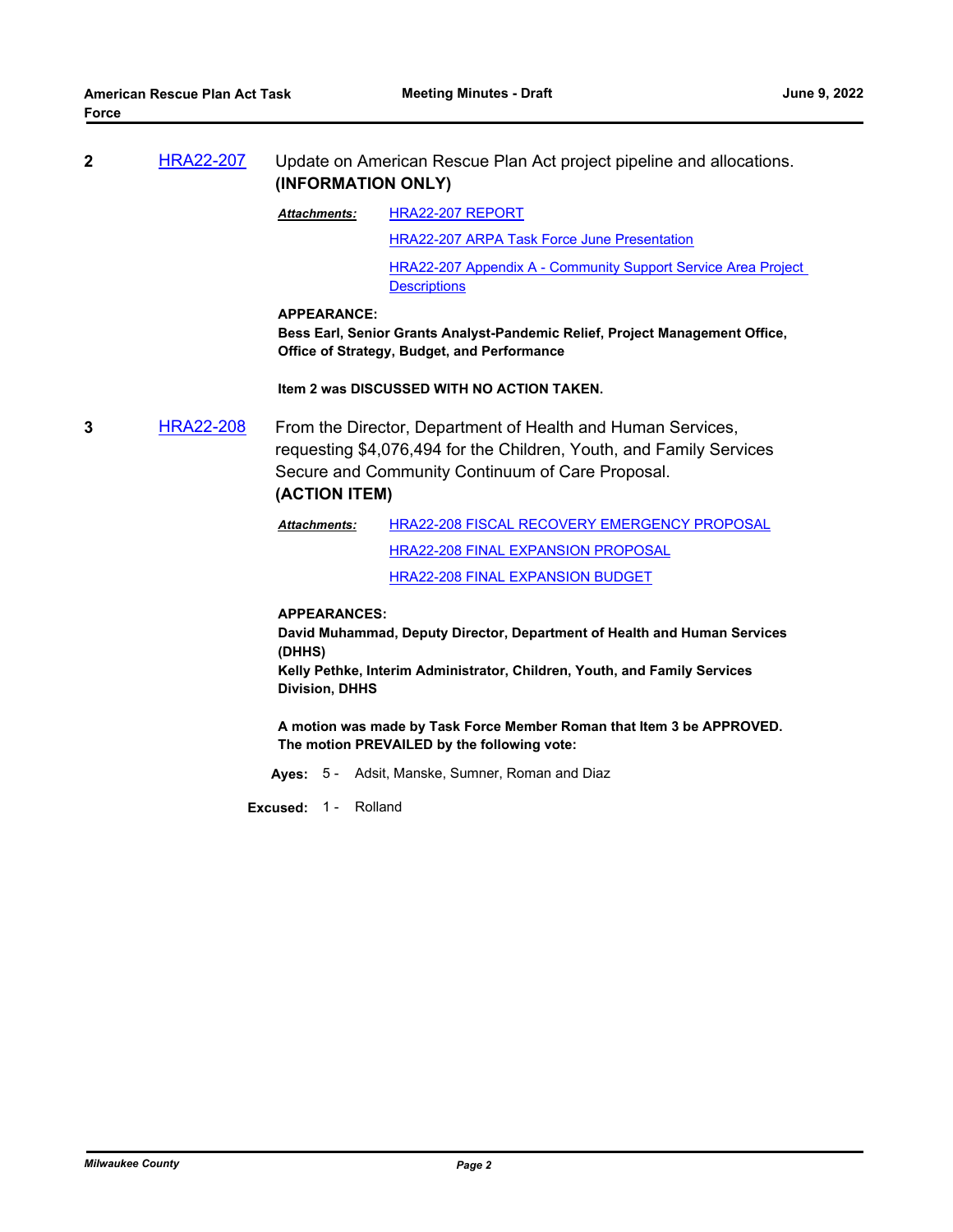**4** [HRA22-209](http://milwaukeecounty.legistar.com/gateway.aspx?m=l&id=/matter.aspx?key=12448) From the Community Area Subgroup - Other Social Determinants of Health, requesting \$2,950,000 for the Girls Programming and Programming for Special Populations in Child, Youth, and Family Services Project.

## **(ACTION ITEM)**

[HRA22-209 REPORT](http://MilwaukeeCounty.legistar.com/gateway.aspx?M=F&ID=39c3e3fb-3c0d-492b-916d-f322571f1b6a.pdf) [HRA22-209 Attachment A - PROPOSAL](http://MilwaukeeCounty.legistar.com/gateway.aspx?M=F&ID=b10afa50-5551-4b2d-a2c3-1a3f1b7f8eff.pdf) [HRA22-209 Attachment B - REVIEW CRITERIA](http://MilwaukeeCounty.legistar.com/gateway.aspx?M=F&ID=2f518815-2330-4501-97b9-3a73cf151f2c.pdf) [HRA22-209 Attachment C - REVIEW SUMMARY](http://MilwaukeeCounty.legistar.com/gateway.aspx?M=F&ID=235823a7-9d5b-48c7-8477-9aa79518c698.pdf) *Attachments:*

#### **APPEARANCES:**

**Bess Earl, Senior Grants Analyst-Pandemic Relief, Project Management Office, Office of Strategy, Budget, and Performance Sumaiyah Clark, Project Manager, Department of Health and Human Services** 

**(DHHS)**

**Kelly Pethke, Interim Administrator, Children, Youth, and Family Services, DHHS**

**A motion was made by Task Force Member Sumner that Item 4 be APPROVED. The motion PREVAILED by the following vote:**

**Ayes:** 5 - Adsit, Manske, Sumner, Roman and Diaz

**Excused:** 1 - Rolland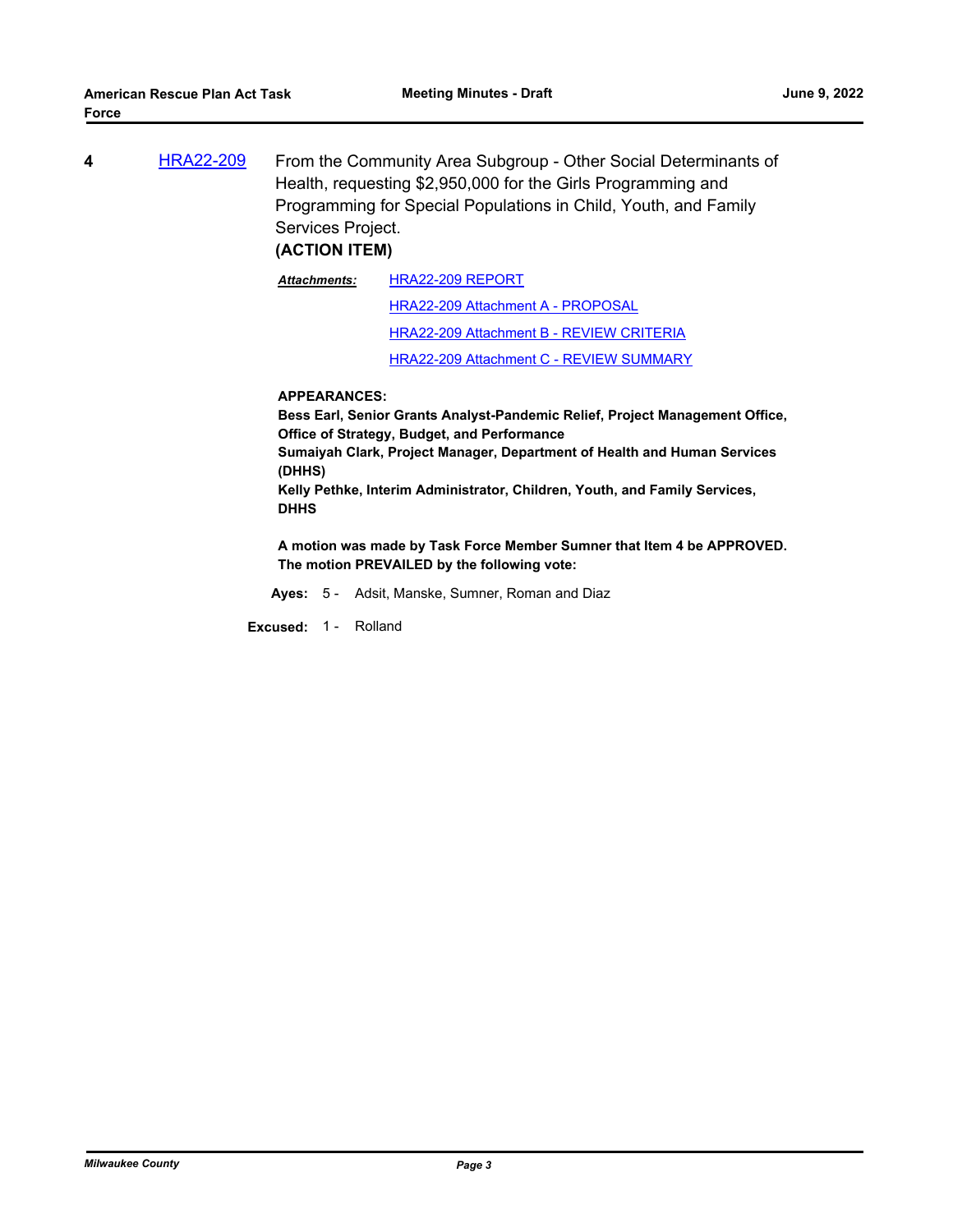| 5. | <b>HRA22-210</b> | From the Community Support Area Subgroup - Other Social                |
|----|------------------|------------------------------------------------------------------------|
|    |                  | Determinants of Health, requesting \$1,538,636 for the Early Childhood |
|    |                  | and Family Support Program.                                            |
|    |                  |                                                                        |

#### **(ACTION ITEM)**

[HRA22-210 REPORT](http://MilwaukeeCounty.legistar.com/gateway.aspx?M=F&ID=82fea573-6e91-49fe-b6d0-9df4d4a7bb2d.pdf) *Attachments:*

> [HRA22-210 Attachment A - PROJECT PROPOSAL](http://MilwaukeeCounty.legistar.com/gateway.aspx?M=F&ID=93c7f32c-d8d6-4e51-bdb9-977732715594.pdf) [HRA22-210 Attachment B - REVIEW CRITERIA](http://MilwaukeeCounty.legistar.com/gateway.aspx?M=F&ID=c17096a5-d75a-4ef5-92f2-b6eb38ac5747.pdf)

[HRA22-210 Attachment C - REVIEW SUMMARY](http://MilwaukeeCounty.legistar.com/gateway.aspx?M=F&ID=ec3b6327-a679-4624-b341-d1d1b5a9630e.pdf)

#### **APPEARANCES:**

**Bess Earl, Senior Grants Analyst-Pandemic Relief, Project Management Office, Office of Strategy, Budget, and Performance Sumaiyah Clark, Project Manager, Department of Health and Human Services (DHHS) Roshay Edwards, Quality Assurance Specialist, DHHS**

**The following people appeared virtually, and spoke regarding Item 5: Mark Stein, Director of Strategic Initiatives, HEAR Wisconsin Dea Wright, Director, Office of Early Childhood Initiatives, City of Milwaukee Maria Beltran Laura Gutierrez, Executive Director, United Community Center**

**A motion was made by Task Force Member Roman that Item 5 be APPROVED. The motion PREVAILED by the following vote:**

- **Ayes:** 5 Adsit, Manske, Sumner, Roman and Diaz
- **Excused:** 1 Rolland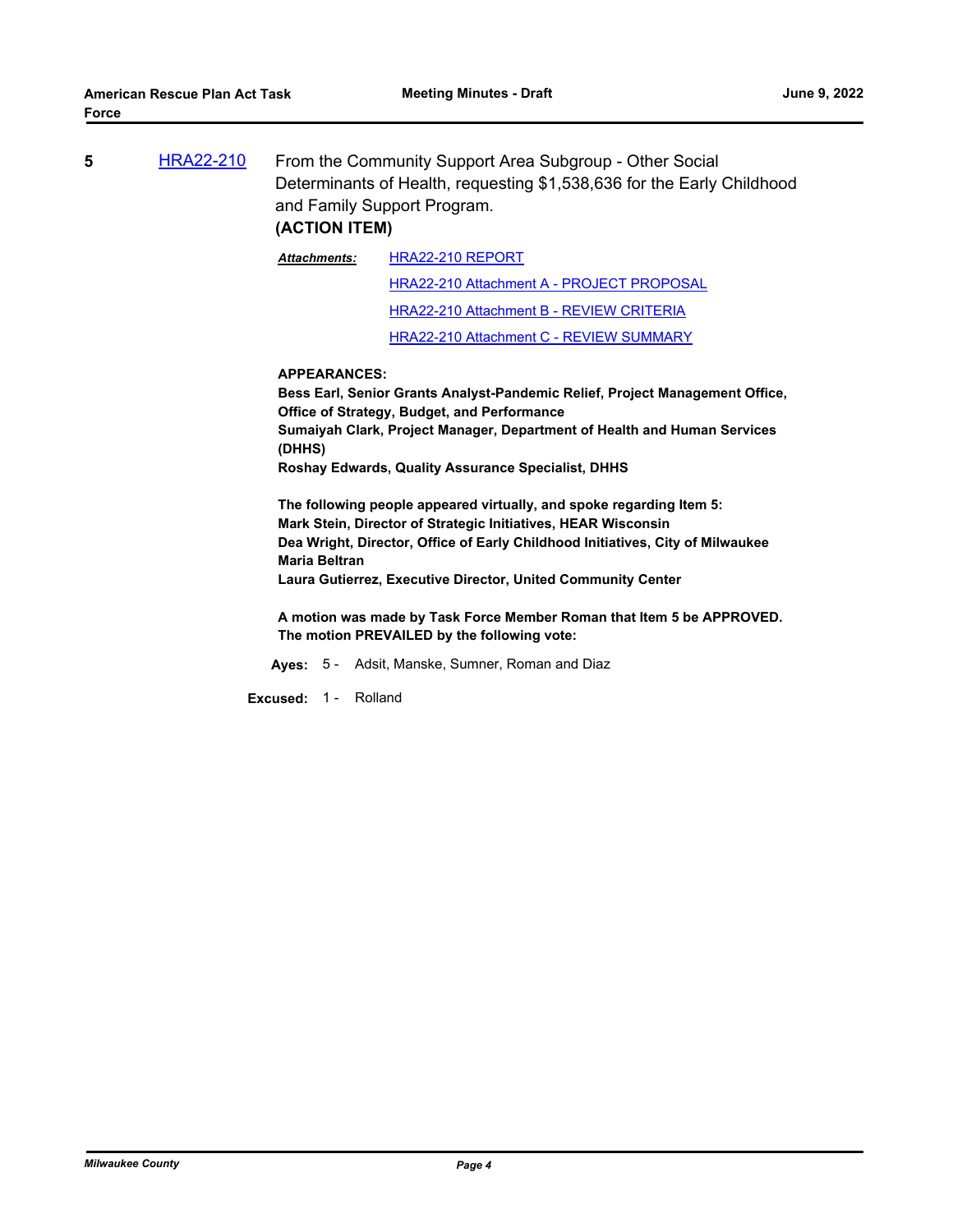| 6 | <b>HRA22-211</b> | From the Community Support Area Subgroup - Other Social               |  |
|---|------------------|-----------------------------------------------------------------------|--|
|   |                  | Determinants of Health, requesting \$128,500 for the Beach Ambassador |  |
|   |                  | Program.                                                              |  |

### **(ACTION REPORT)**

[HRA22-211 REPORT](http://MilwaukeeCounty.legistar.com/gateway.aspx?M=F&ID=75294717-24d0-4ca0-ba0a-f5b1eec4af16.pdf) [HRA22-211 Attachment A - PROPOSAL](http://MilwaukeeCounty.legistar.com/gateway.aspx?M=F&ID=5e61a4ad-cecb-4998-a733-11c0be134324.pdf) [HRA22-211 Attachment B - REVIEW CRITERIA](http://MilwaukeeCounty.legistar.com/gateway.aspx?M=F&ID=54c7c6ea-02d5-4600-a0b3-c059b51db86c.pdf) [HRA22-211 Attachment C - REVIEW SUMMARY](http://MilwaukeeCounty.legistar.com/gateway.aspx?M=F&ID=5583e5ca-965f-4fc8-8ccc-19ddcf5c4cd5.pdf) *Attachments:*

#### **APPEARANCES:**

**Bess Earl, Senior Grants Analyst-Pandemic Relief, Project Management Office, Office of Strategy, Budget, and Performance**

**Alena DeGrado, Transportation Coordinator, Aging Unit Services, Aging and Disabilities Services, Department of Health and Human Services (DHHS) Guy Smith, Director, Department of Parks, Recreation, and Culture**

**Teresa Coronado, Outreach and Development Director, Milwaukee Community Sailing Center, appeared virtually and spoke regarding Item 6.**

**A motion was made by Task Force Member Adsit that Item 6 be APPROVED. The motion PREVAILED by the following vote:**

**Ayes:** 5 - Adsit, Manske, Sumner, Roman and Diaz

**Excused:** 1 - Rolland

**7** [HRA22-213](http://milwaukeecounty.legistar.com/gateway.aspx?m=l&id=/matter.aspx?key=12452) From the Fund Administration Group, requesting \$2,087,500 for Community Engagement and Strategic Partnerships to Advance Health, Equity, and Community Resilience.

## **(ACTION ITEM)**

[HRA22-213 REPORT](http://MilwaukeeCounty.legistar.com/gateway.aspx?M=F&ID=540049b1-eb90-44b7-9509-f555409645bf.pdf) [HRA22-213 POWERPOINT \(received 06/07/22\)](http://MilwaukeeCounty.legistar.com/gateway.aspx?M=F&ID=f403a205-507e-426d-a94f-d4a27746311c.pdf) *Attachments:*

**APPEARANCES:**

**Shanin R. Brown, Committee Coordinator, Legislative Services Division, Office of the County Clerk Joe Lamers, Director, Office of Strategy, Budget, and Performance**

**A motion was made by Task Force Member Adsit that Item 7 be APPROVED. The motion PREVAILED by the following vote:**

**Ayes:** 4 - Manske, Sumner, Roman and Diaz

**Excused:** 2 - Adsit and Rolland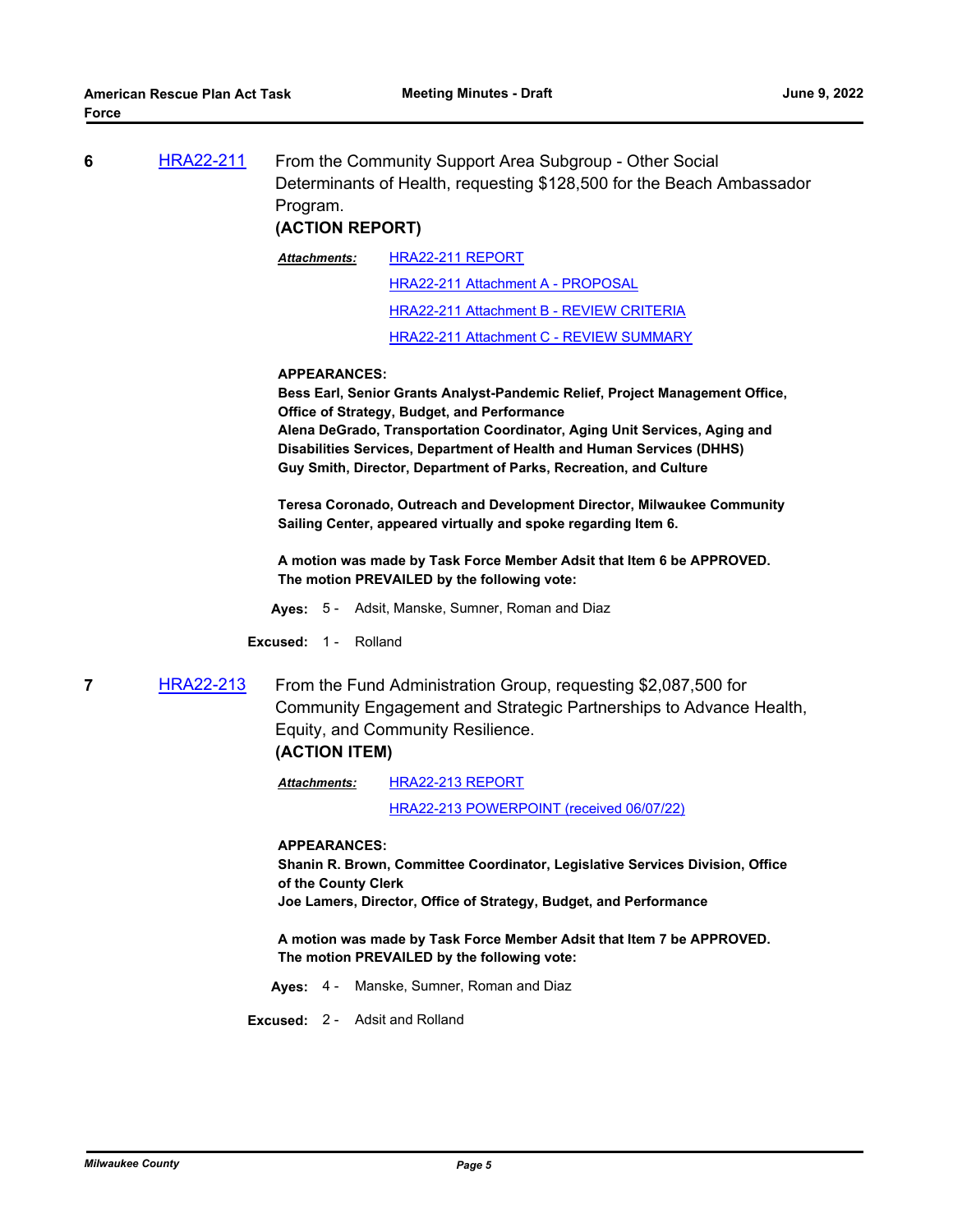### **8** [HRA22-214](http://milwaukeecounty.legistar.com/gateway.aspx?m=l&id=/matter.aspx?key=12453) Status of the American Rescue Plan Act Project Online Dashboard. **(INFORMATION ONLY)**

#### **APPEARANCE:**

**Bess Earl, Senior Grants Analyst-Pandemic Relief, Project Management Office, Office of Strategy, Budget, and Performance**

**Item 8 was DISCUSSED WITH NO ACTION TAKEN.**

### **E-COMMENTS - 1**

**9** [HRA22-25](http://milwaukeecounty.legistar.com/gateway.aspx?m=l&id=/matter.aspx?key=11912) eComments submitted to the American Rescue Plan Act Task Force via the County Legislative Information Center (CLIC). **(INFORMATION ONLY)**

> \*The Office of the County Clerk collects eComments submitted via CLIC, and appends these official public records to HRA File No. 22-25 at the conclusion of each meeting.

#### **APPEARANCE:**

**Shanin R. Brown, Committee Coordinator, Legislative Services Division, Office of the County Clerk**

**There were no eComments submitted for the June 9, 2022, meeting.**

**The June 9, 2022, record of eComments was DISCUSSED WITH NO ACTION TAKEN.**

**Length of meeting: 9:02 a.m. to 11:03 a.m.**

**Adjourned,**

**Shanin R. Brown Committee Coordinator Legislative Services Division, Office of the County Clerk American Rescue Plan Act Task Force**